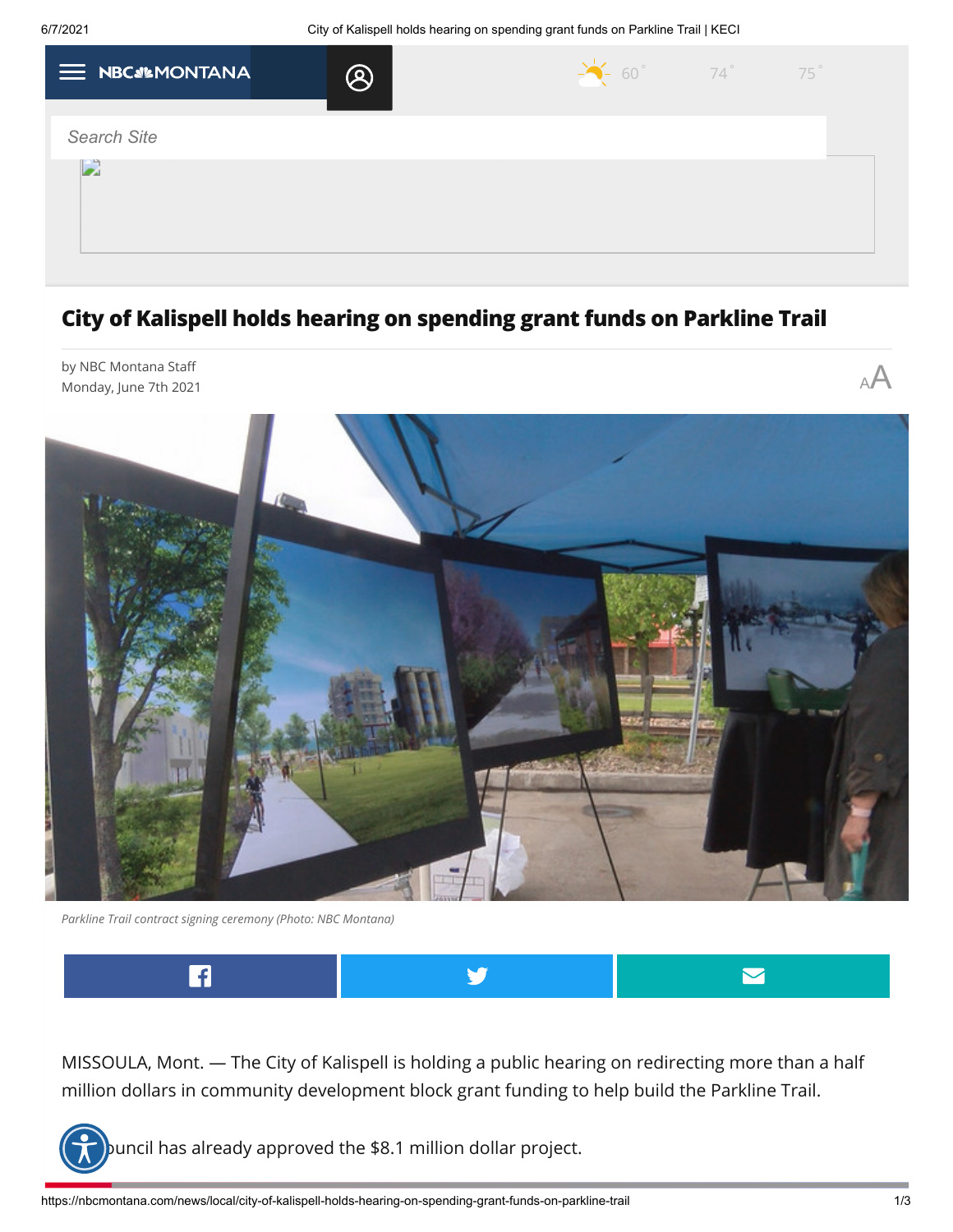6/7/2021 City of Kalispell holds hearing on spending grant funds on Parkline Trail | KECI

| <b>NBCS&amp;MONTANA</b><br>$\equiv$           | th out two miles of railroad tracks with a multi-use path.<br>$\bigotimes$<br>74 |  |
|-----------------------------------------------|----------------------------------------------------------------------------------|--|
| The meeting takes place at $7 \times m$       |                                                                                  |  |
| <b>Search Site</b>                            |                                                                                  |  |
|                                               | Sponsored Links                                                                  |  |
| Why Are People Snapping Up This \$89 AC Unit? |                                                                                  |  |
| BlastAuxiliary                                | Learn More                                                                       |  |
|                                               |                                                                                  |  |
|                                               |                                                                                  |  |
|                                               |                                                                                  |  |
|                                               |                                                                                  |  |
|                                               |                                                                                  |  |
|                                               |                                                                                  |  |
|                                               |                                                                                  |  |
|                                               |                                                                                  |  |

For more information, click [here.](https://www.kalispell.com/Calendar.aspx?EID=1004)

|  | <b>VIEW ALL PHOTOS</b> |  |
|--|------------------------|--|
|  |                        |  |

**Submit your content**